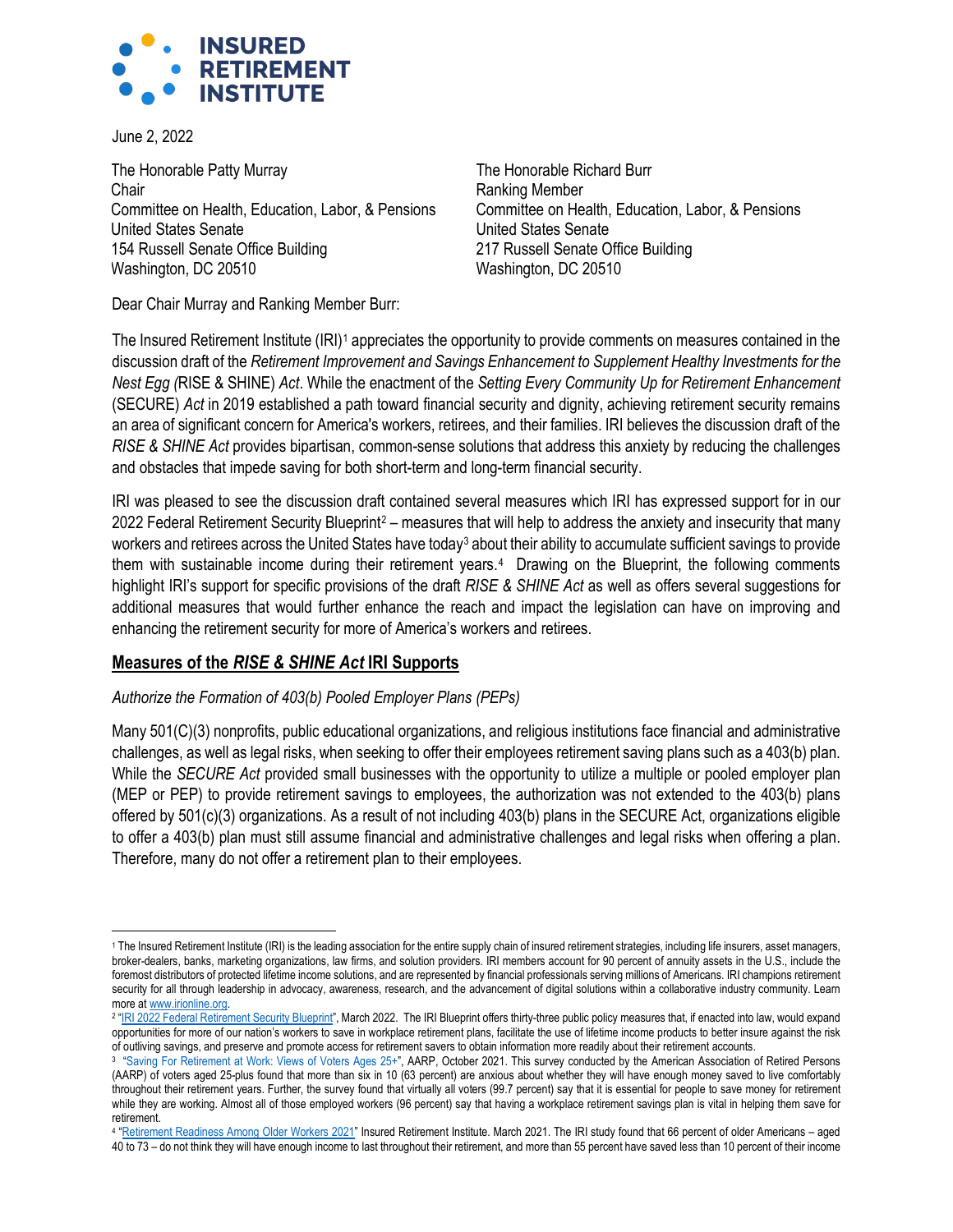Section 102 of the *RISE & SHINE Act* amends the SECURE Act and authorizes nonprofits, public educational organizations, and religious institutions to form and use 403(b) PEPs in the same manner as other small businesses are permitted to do so under the SECURE Act. The expansion of PEPs to 403(b) plans affords nonprofit, public educational, and religious institution employers the same relief from burdensome administration challenges that now discourage these employers from offering their employees a workplace retirement plan. They would now be able to achieve the same economies of scale and delegate responsibility for sponsoring the plan to a professional plan fiduciary. This measure was also included in the *Improving Access to Retirement Savings Act (*[S.1703-117](https://www.congress.gov/117/bills/s1703/BILLS-117s1703is.pdf)th Congress*)*, the *Securing a Strong Retirement Act of 2022 (*[H.R.2954-117](https://www.congress.gov/117/bills/hr2954/BILLS-117hr2954ih.pdf)th Congress*)*, and the *Retirement Improvement and Savings Enhancement* (RISE) *Act* [\(H.R.5891-117](https://www.congress.gov/117/bills/hr5891/BILLS-117hr5891rh.pdf)th Congress). IRI strongly supports the passage of this measure because it facilitates expanded access to retirement savings plans for more workers.

## **Recommended Adjustments to IRI-Supported Measures in the** *RISE & SHINE Act*

*Provide Opportunities to Accumulate or Access Emergency Savings While Ensuring Maintenance of Retirement Savings* 

#### **RECOMMENDATION TO ENHANCE EXISTING MEASURE: Authorize multiple options through which employers can offer emergency savings programs to facilitate choice**

Workers and retirees are chronically under-saved, not just for retirement but also for short-term expenses and emergencies. According to several studies, fewer than 4 in 10 Americans have the savings to cover an unexpected expense of \$1,000[5](#page-1-0) , and 35 percent of Americans now have less in savings accounts than they did prior to the pandemic.[6](#page-1-1) Likewise, retirement savings have been impacted. A study conducted by the Transamerica Center for Retirement Studies found that nearly 20 percent of workers reported contributing less to workplace retirement plans, and 1 in 5 either withdrew or plan on withdrawing funds from retirement savings as a result of the financial effects of the pandemic.[7](#page-1-2) A study by the Nationwide Retirement Institute of financial professionals found that 91 percent would like to see measures enhancing emergency savings while encouraging retirement savings enacted by Congress.

Section 202 of the *RISE & SHINE Act* helps America's workers and retirees save more for both near- and long-term expenses. It enables employers to offer post-tax emergency savings accounts into which employees are automatically enrolled to fund emergency expenses. The provision also caps these emergency savings accounts at \$2,500 with remaining contributions deposited into workplace retirement savings plans. This measure was also included in the bipartisan *Emergency Savings Act* [\(S.4310 – 117](https://www.congress.gov/bill/117th-congress/senate-bill/4310/text?q=%7B%22search%22%3A%5B%22cory+booker%22%2C%22cory%22%2C%22booker%22%5D%7D&r=1&s=4)th Congress) introduced by Senators Cory Booker (D-NJ) and Todd Young (R-IN).

While this measure reflects one approach that can be taken to provide a way for workers to accumulate emergency savings through a workplace savings arrangement, IRI respectfully submits that rather than authorizing only one approach to enhance emergency savings opportunities while encouraging retirement savings, other approaches – including in-plan emergency savings, like that proposed by Senators Michael Bennet (D-CO) and James Lankford (R-OK) in the bipartisan *Enhancing Emergency and Retirement Savings Act* [\(S.1870 –117](https://www.congress.gov/bill/117th-congress/senate-bill/1870/text?q=%7B%22search%22%3A%5B%22enhancing+emergency+and+retirement+savings%22%2C%22enhancing%22%2C%22emergency%22%2C%22and%22%2C%22retirement%22%2C%22savings%22%5D%7D&r=2&s=9)<sup>th</sup> Congress) – should also be authorized to allow employers and participants a choice of approaches by which they would have an opportunity to both accumulate and access emergency savings when needed.

#### *Annual Audits for Groups of Plans*

### **RECOMMENDATION TO ENHANCE EXISTING MEASURE: Expand use of single filing of Form 5500 to plans of all sizes.**

A major objective of the *SECURE Act* was to expand access to workplace retirement plans to nearly 40 million workers at small and mid-sized businesses.<sup>[8](#page-1-3)</sup> To help achieve this policy goal, the SECURE Act established several plan types

<span id="page-1-0"></span><sup>&</sup>lt;sup>5</sup> ["Fewer Than 4 in 10 Americans Could Pay a Surprise \\$1,00 Expense From Savings, Survey Finds."](https://www.bankrate.com/banking/savings/financial-security-january-2021/) January 2021.

<span id="page-1-2"></span><span id="page-1-1"></span><sup>6</sup> "Survey: Nearly 3 Times as Many Americans Say They Have Less Emergency Savings Versus More Since Pandemic." August 2020.

<sup>&</sup>lt;sup>7</sup> ["Retirement Security Amid COVID-19: The Outlook of Three Generations."](https://transamericacenter.org/retirement-research/20th-annual-retirement-survey) May 2020.

<span id="page-1-3"></span><sup>&</sup>lt;sup>8</sup> ["Workers at small firms may get more access to 401\(k\) plans under new federal rule."](https://www.cnbc.com/2019/07/29/workers-at-small-firms-may-get-more-access-to-401ks-under-new-rule.html) CNBC. July 29, 2019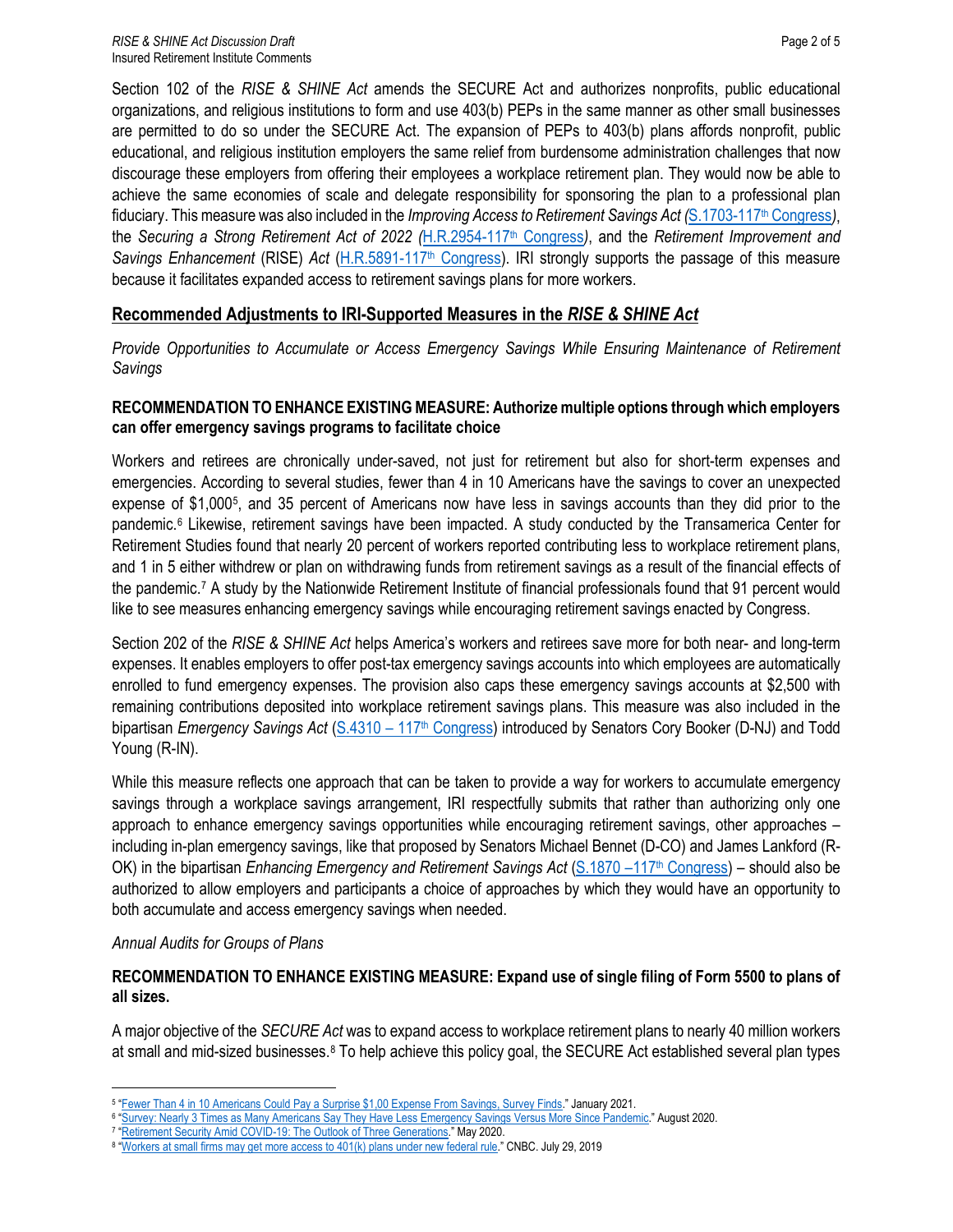that enable small businesses to band together to achieve economies of scale and reduce administrative burdens and legal risks – making the offering of workplace retirement savings to employees easier and more cost-effective. Among these were Group of Plans (GoP) that, unlike the single plan MEPs and PEPs also created under the SECURE Act, are groups of individual stand-alone plans bound together by a mutual plan menu, named fiduciary, plan year, and trustee and a single filing of Form 5500.

The single filing of form 5500 measure was designed to streamline the oversight and plan audit process while reducing the administrative costs for the participants of a GoP. However, smaller plans within a GoP (those will less than 100 participants) are now subject to additional auditing requirements that they otherwise would have been exempt from if they were independent plans. This adds audit processes that otherwise would not apply to these smaller plans and results in the incurrence of additional administrative costs.

Section 502 of the *RISE & SHINE Act* clarifies that plans filing under a GoP need to only file a single audit if they have fewer than 100 participants. As a result of the clarification provided by this bill, more small business employers will be encouraged to take advantage of the GoP and use it to offer their employees the opportunity to participate in workplace retirement savings.

While IRI is supportive of this provision, IRI respectfully submits that the section be amended to allow for all plans – regardless of size – to take advantage of the single filing of Form 5500. As they are a part of the GoP, utilizing the same investment options, fiduciary, and trustee, allowing even larger plans (those with more than 100 participants) to file a single Form 5500 would make utilization of a GoP more advantageous and economic.

# **Additional Measures IRI Recommends for Inclusion in the** *RISE & SHINE Act*

*Facilitation of Lifetime Income Solutions as Default Accumulation and Distribution Options*

## **RECOMMENDATION: Include the Lifetime Income for Employees Act [\(H.R. 6746-117th Congress\)](https://www.congress.gov/117/bills/hr6746/BILLS-117hr6746ih.pdf).**

IRI research has shown that workers are highly interested in having protected lifetime income solutions, such as annuities, included in workplace-defined contribution retirement plans. An IRI survey<sup>[9](#page-2-0)</sup> found that seven in 10 workers of the youngest age cohort (age 40-45) say they are very or somewhat likely to allocate a portion of their plan to annuities, and 87 percent believe it is vital that the income from savings is protected for life. Furthermore, Allianz Life's 2021 July Quarterly Market Perceptions report<sup>[10](#page-2-1)</sup> highlighted the demand for protected lifetime income solutions in workplace plans. The Allianz report found that 73 percent of employer-sponsored participants would consider an option that offers protected income for life in their plan if available, and 59 percent said they would consider adding an annuity to their plan if one was available.

One way for Congress to address workers' interest in having protected lifetime income solutions offered to them through their workplace-defined contribution plans is to remove a barrier in existing Department of Labor (DOL) regulations that prohibits their use as a qualified default investment alternative (QDIA). By eliminating this regulatory barrier, retirement savers gain the ability to accumulate assets using a protected lifetime income solution without needing to make underlying investment selections inside their workplace retirement savings plan.

Recently, the bipartisan *Lifetime Income for Employees Act* [\(H.R. 6746-117](https://www.congress.gov/117/bills/hr6746/BILLS-117hr6746ih.pdf)<sup>th</sup> Congress) was introduced in the U.S. House of Representatives by Representatives Donald Norcross (D-NJ) and Tim Walberg (R-MI). The bill amends the existing QDIA safe harbor regulations to allow plan sponsors to select annuities that provide a guaranteed return on investment that have a delayed liquidity feature. The measure allows no more than 50 percent of investments to be allocated into a qualifying annuity component, ensuring that QDIAs continue to offer retirement savers a diverse mix of asset classes. The bill also provides provisions to ensure that those savers who defaulted into a QDIA with an annuity

<span id="page-2-0"></span><sup>&</sup>lt;sup>9</sup> "Retirement Readiness Among Older Workers 2021", Insured Retirement Institute. March 2021.

<span id="page-2-1"></span><sup>10</sup> ["Allianz Life Announces Entry into Defined Contribution Market with Launch of Allianz Lifetime Income+Annuity,](https://www.allianzlife.com/about/newsroom/2021-press-releases/allianz-life-announces-entry-into-defined-contribution-market)" Allianz Life Insurance Company of North America, July 2021.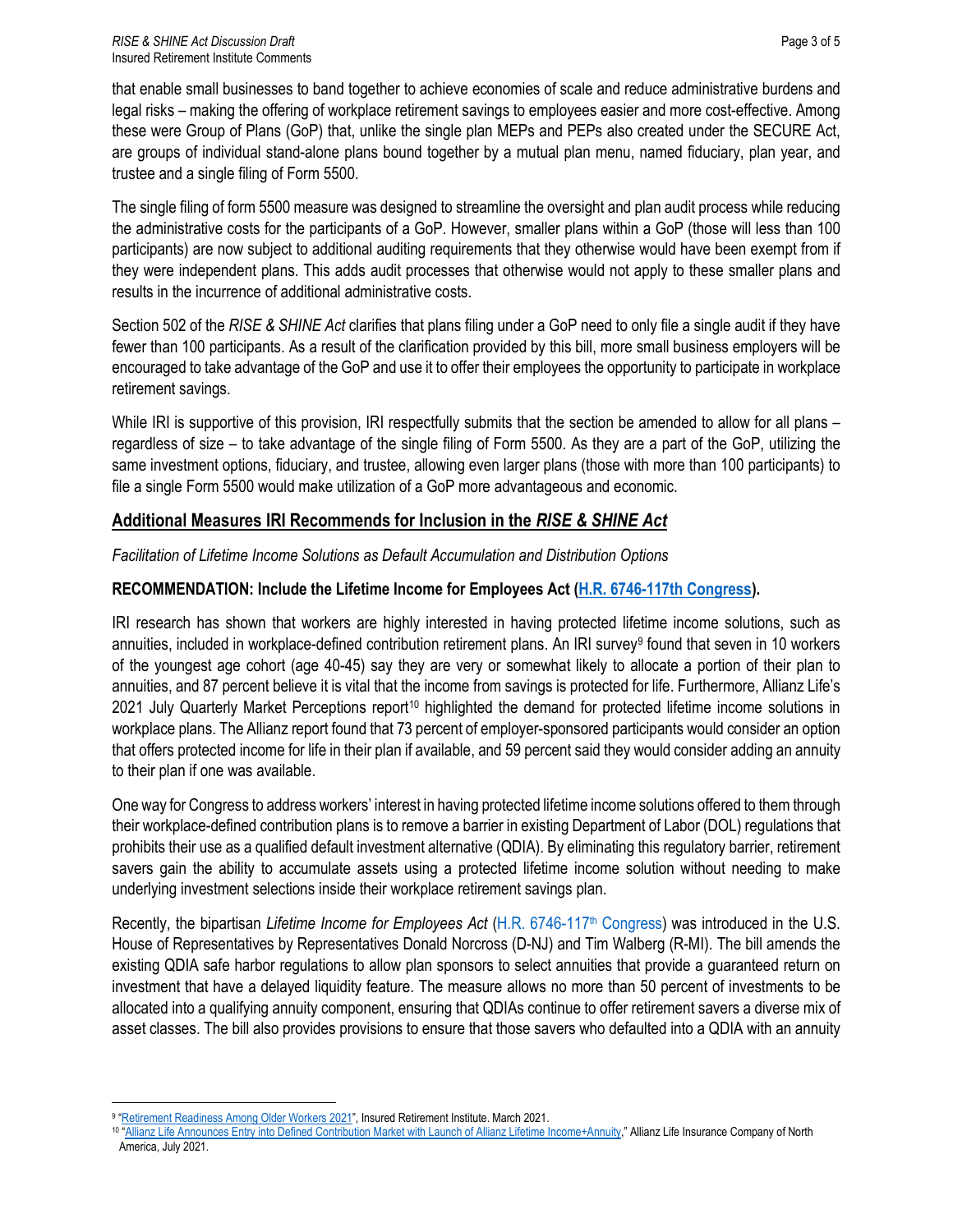The solution offered by the *Lifetime Income for Employees Act* was in fact the subject of testimony and discussion at the recent hearing held by the Senate Committee on Health, Education, Labor, and Pensions "Rise and Shine: Improving Retirement and Enhancing Savings" held on March 29, 2022<sup>[11](#page-3-0)</sup>. At that hearing, Doug Chittenden, Head of Client Relationships, Teachers Insurance and Annuity Association of America (TIAA) provided testimony about the bill. The witness testified as to how the amendments to the existing regulations called for in the bill would expand the options available to employers in their selection of an appropriate default investment for their employees to address the future lifetime income needs of retirement savers, especially for employers looking to establish guaranteed income features that were a hallmark of defined benefit pensions.

IRI would also note that Senator Murray (D-WA) in her closing remarks as Chair of the committee said in reference to the testimony provided by Mr. Chittenden, "And I just want to note that I especially appreciate the discussion about the need to add lifetime income into defined contribution plans so people can be sure their retirement assets will last, and I hope we can include ideas that achieve the right balance here -- here in our legislation." IRI respectfully submits a request that the *Lifetime Income for Employees Act* be included in the final draft of the *RISE & SHINE Act* as it has already been raised and discussed by the committee at a hearing earlier this year.

In addition to the *Lifetime Income for Employees Act*, IRI respectfully submits that the *RISE & SHINE Act* also include a measure that IRI has proposed in our 2022 Federal Retirement Security Blueprint that further addresses workers' and retirees' anxiety and insecurity about outliving their retirement savings. Our proposal we submit for your consideration is for Congress to change existing federal laws and regulations to provide employers with a fiduciary duty safe harbor if offering lifetime income solutions as a default distribution option for defined contribution plans. Any legislative solution should also ensure that fiduciary duties required under the *Employee Retirement Insurance Security Act* (ERISA) are complied with and those savers are notified of this default annuitization and have the right to opt-out. Offering protected lifetime income distribution options as a default in defined contribution plans helps to further protect individuals from longevity risk and enhance their retirement security.

### *Establishment of a National, Online Retirement Savings Account "Lost and Found"*

## **RECOMMENDATION: Include the** *Retirement Savings Lost and Found Act* [\(S.1730/](https://www.congress.gov/117/bills/s1730/BILLS-117s1730is.pdf)[H.R.5832-117th Congress\)](https://www.congress.gov/bill/117th-congress/house-bill/5832).

Today, workers in America change jobs more frequently, and they often leave retirement savings in plans maintained by their previous employers. Over the past decade, 25 million workplace retirement plan participants changed jobs and left behind a retirement savings plan. Millions more have left two or more accounts. According to the Government Accountability Office (GAO), this has resulted in roughly \$8.5 billion in "lost" retirement savings.<sup>[12](#page-3-1)</sup>

To facilitate workers tracking their past and possibly forgotten workplace retirement accounts, IRI respectfully requests the addition of provisions, such as those found in the *Retirement Savings Lost and Found Act* [\(S.1730](https://www.congress.gov/117/bills/s1730/BILLS-117s1730is.pdf)[/H.R.5832-117th](https://www.congress.gov/bill/117th-congress/house-bill/5832)  [Congress\)](https://www.congress.gov/bill/117th-congress/house-bill/5832), *Retirement Security and Savings Act* [\(S.1770-117](https://www.congress.gov/117/bills/s1770/BILLS-117s1770is.pdf)th Congress), the *Retirement Improvement and Savings Enhancement Act* [\(H.R.5891-117](https://www.congress.gov/117/bills/hr5891/BILLS-117hr5891rh.pdf)<sup>th</sup> Congress), or the *Securing a Strong Retirement Act of 2022* [\(H.R.2954-117](https://www.congress.gov/117/bills/hr2954/BILLS-117hr2954ih.pdf)<sup>th</sup> [Congress\)](https://www.congress.gov/117/bills/hr2954/BILLS-117hr2954ih.pdf) into the *RISE & SHINE Act.* All these bills would establish a national, digital database utilizing information already provided to the Department of Treasury, where retirement savers can locate their former employer-sponsored retirement savings accounts to ensure they are not leaving retirement savings behind. Creating a one-stop-shop database at the DOL helps workers track their past and possibly forgotten workplace retirement accounts, potentially providing them with additional opportunities to either establish or rollover their found savings into a new or their current retirement savings account, thereby increasing their retirement savings.

<span id="page-3-1"></span><span id="page-3-0"></span><sup>11</sup> Senate Committee on Health, Education, Labor and Pensions Hearing – ["Rise and Shine: Improving Retirement and Enhancing Savings",](https://www.help.senate.gov/hearings/rise-and-shine-improving-retirement-and-enhancing-savings) March 29, 2022 12 "401(k) Plans: Greater Protections Needed for Forced Transfers and Inactive Accounts", GAO, November 2014.